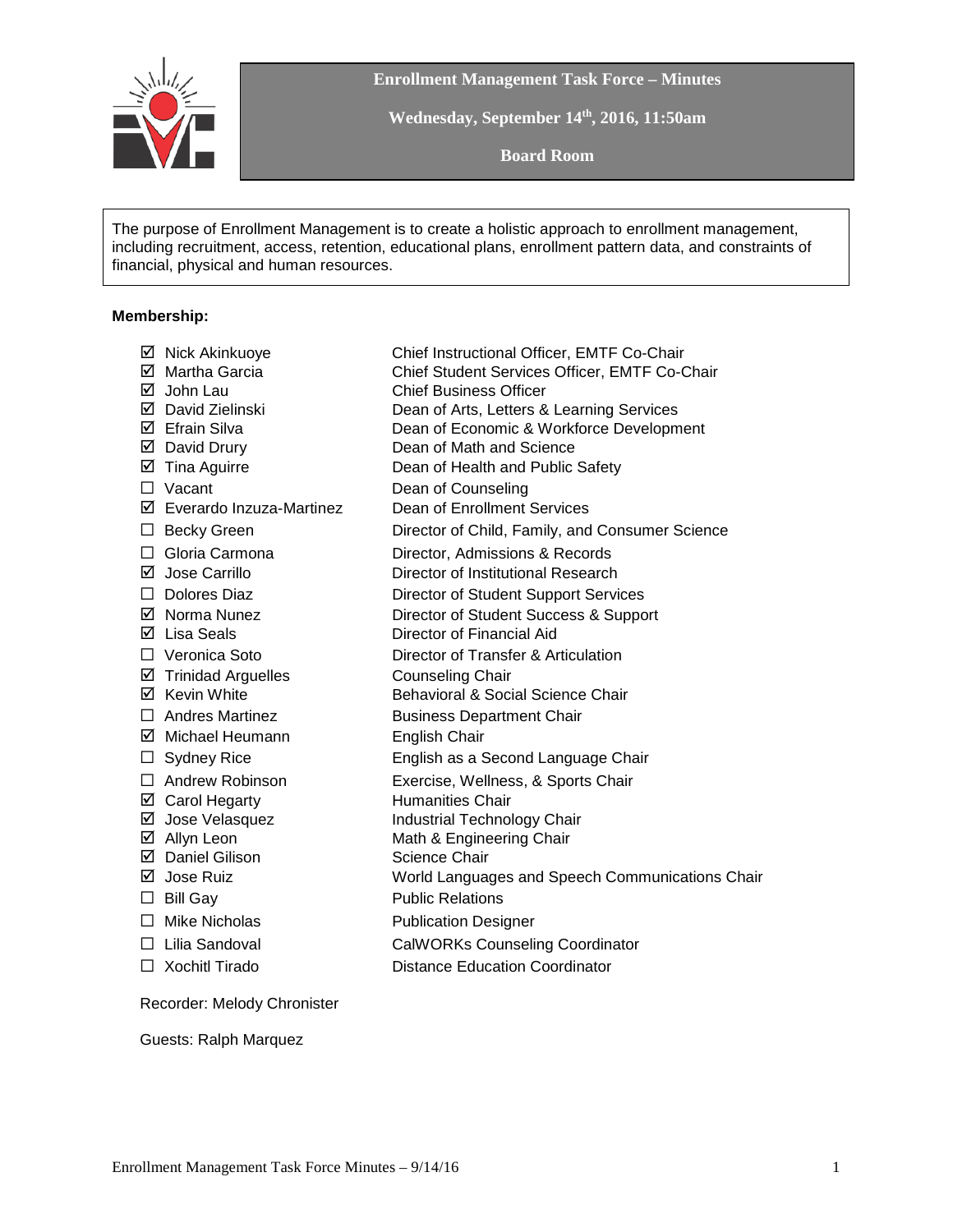

**Enrollment Management Task Force – Minutes**

**Wednesday, September 14th, 2016, 11:50am**

**Board Room**

# **I. Call to Order**

The meeting was called to order at 12:52pm

### **II. Discussion**

a. Review FTES Revenue Targets for 2016-17

Chart was provided to reflect the projected FTES for 2016-17. Discussed the fact that we did not hit our desired targets for 2015-16. Reviewed each semester in detail. Talked about the large number of jeopardy courses we have each semester.

## b. 2016-17 and 2017-18 Schedule Development Update

Winter/Spring 2017 changes and part-time selection is due September 30<sup>th</sup> if it is to be published in the printed schedule.

Historical course offerings, avg. fill rates, day/evening/online distribution and # of students in declared major by AY was sent out to instructional council for Fall 2013-Summer 2017. This data was displayed for the meeting. Question was asked on how this data will be utilized. It was answered that Chairs and Deans should be using this data to influence their future offerings.

It was said it is clear that if we do not make adjustments we will not meet our FTES targets. Also discussed the pros and cons of online course offerings. Talked about the additional services provided with OEI to improve success and retention.

Question was asked why we have not been successful in growing our enrollment. Where can we increase? How many started and dropped before census? There are additional data points that need to be collected and analyzed to develop a more accurate projection of where we *could* be, and how we can get there.

It was shared that there appears to be isolated efforts to improve enrollment management, but there needs to be a more global approach that includes internal and external factors. Discussed transportation and access issues. Also discussed evening offerings. It was also suggested to package offerings together so that they are sequenced for a specific population (example: evening). Need to address market segments. The subject of productivity was brought up, as it is critical to effectively managing enrollment. There will be some lowenrollment courses required, but we need to see how we can balance that out with stronger course offerings. Need a strategic plan for 2-4 years out.

It was also pointed out that the College needs to work on declared major data. It was acknowledged that it is inaccurate, with a large number of students taking coursework that does not align with their declared major.